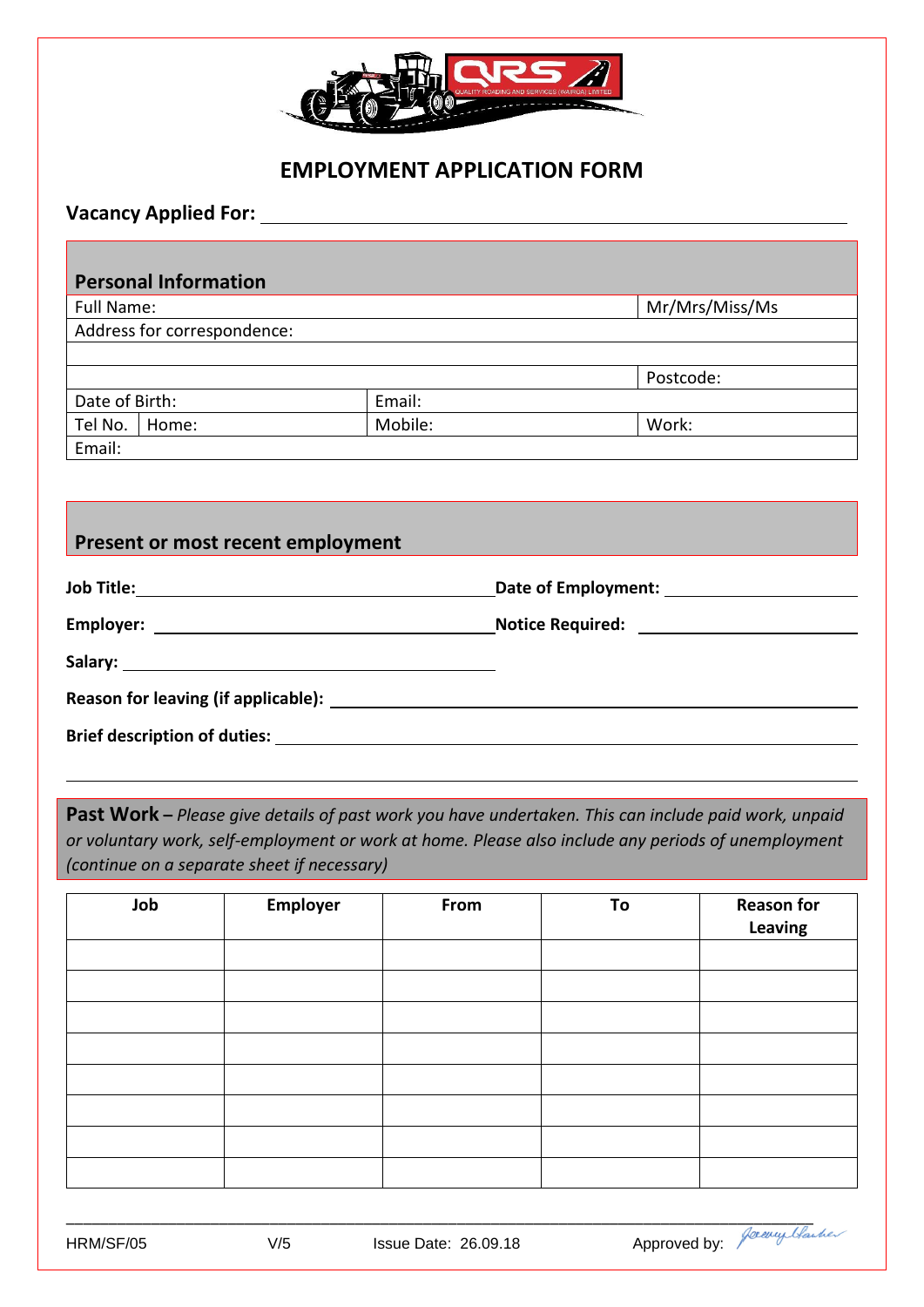|  | <b>Qualifications</b> |
|--|-----------------------|
|  |                       |

**Qualifications and/or examinations passed <b>Grade Grade Grade** 

**Special Training** *(include any relevant short courses and development activities you have undertaken)*

**Details Duration of course**

**Please provide details of how you are suitable for the position and meet the person specification. Please include qualifications, experience, skills, knowledge and any other information which you feel may be helpful to your application** *(continue on a separate sheet if necessary).* **CV's will not be accepted.**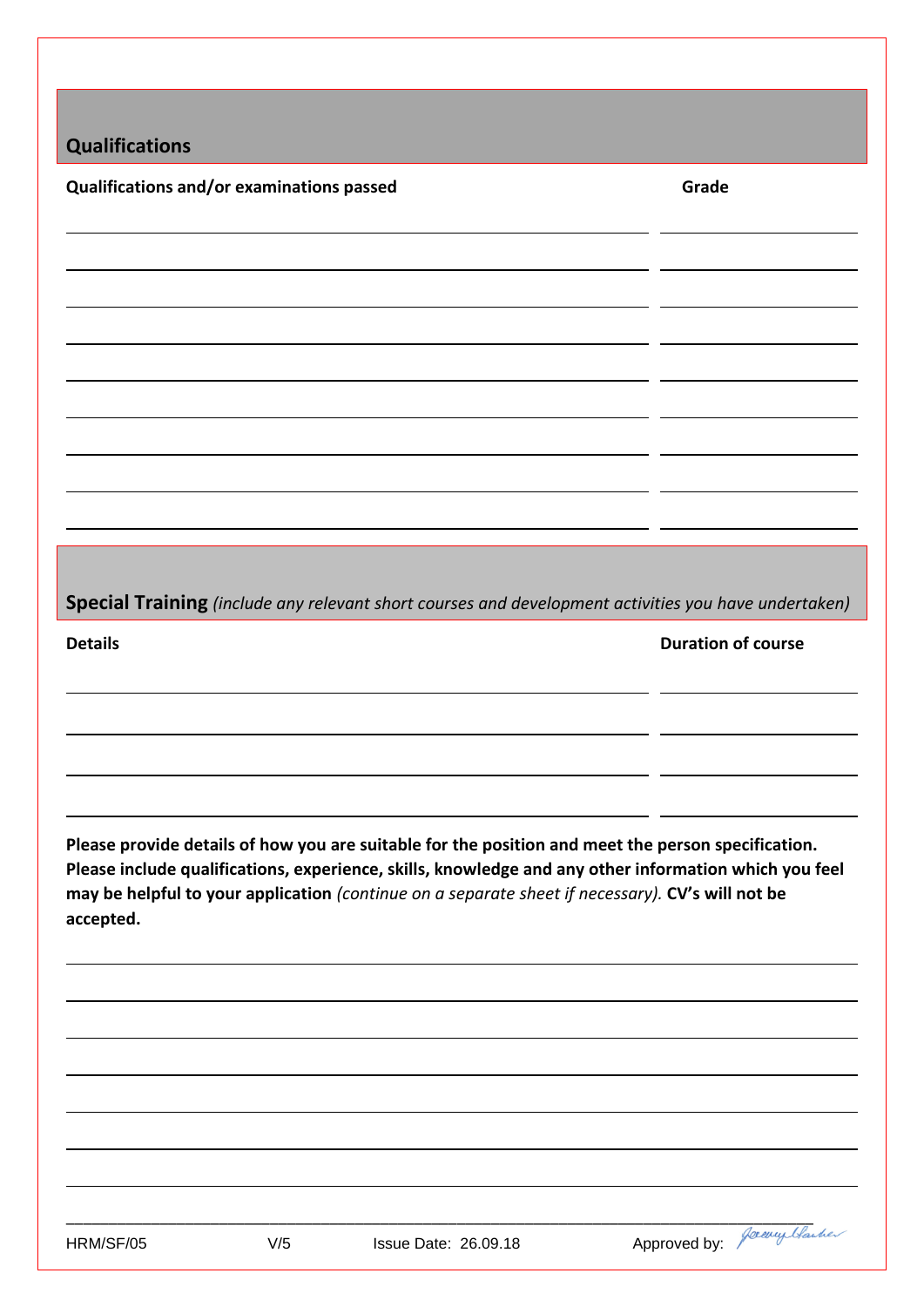## **Work Related Referees**

Please provide the names of two work related referees who may be contacted for a reference check.

Preferably these should be people who you have reported to and they will not be contacted without you being notified.

| Current of most recent employer:                                                                                                                                                                                                     | <b>Previous employer:</b>                                                                                                                                                                                                      |
|--------------------------------------------------------------------------------------------------------------------------------------------------------------------------------------------------------------------------------------|--------------------------------------------------------------------------------------------------------------------------------------------------------------------------------------------------------------------------------|
|                                                                                                                                                                                                                                      | Name: Name and All Property and All Property and All Property and All Property and All Property and All Property and All Property and All Property and All Property and All Property and All Property and All Property and All |
|                                                                                                                                                                                                                                      |                                                                                                                                                                                                                                |
| <u>and the contract of the contract of the contract of the contract of the contract of the contract of the contract of the contract of the contract of the contract of the contract of the contract of the contract of the contr</u> |                                                                                                                                                                                                                                |
| Phone (work) Phone (work)                                                                                                                                                                                                            |                                                                                                                                                                                                                                |
|                                                                                                                                                                                                                                      |                                                                                                                                                                                                                                |
|                                                                                                                                                                                                                                      |                                                                                                                                                                                                                                |

## **PERSONAL INFORMATION**

| <b>Resident Status</b>                                                      |     |                                                                       |                            |           |
|-----------------------------------------------------------------------------|-----|-----------------------------------------------------------------------|----------------------------|-----------|
| Are you legally entitled to work in New Zealand?                            |     |                                                                       | Yes                        | <b>No</b> |
| Are you a New Zealand Citizen?                                              |     |                                                                       | Yes                        | No        |
| 24 hours of being requested to do so.                                       |     | I will provide evidence of my permanent residency or work visa within | Yes                        | No        |
| Have you ever worked for this Company before?<br>If yes, where and when:    |     |                                                                       | Yes                        | <b>No</b> |
| at QRS?                                                                     |     | Do you have any relationships/friendships with a member of staff      | Yes                        | <b>No</b> |
| Do you have secondary employment/occupation<br>(including as a contractor)? |     | If yes, please state their name and the nature of your relationship.  | Yes                        | No        |
| If yes, where and when:                                                     |     |                                                                       |                            |           |
|                                                                             |     |                                                                       |                            |           |
| HRM/SF/05                                                                   | V/5 | <b>Issue Date: 26.09.18</b>                                           | Approved by: Paraugulacher |           |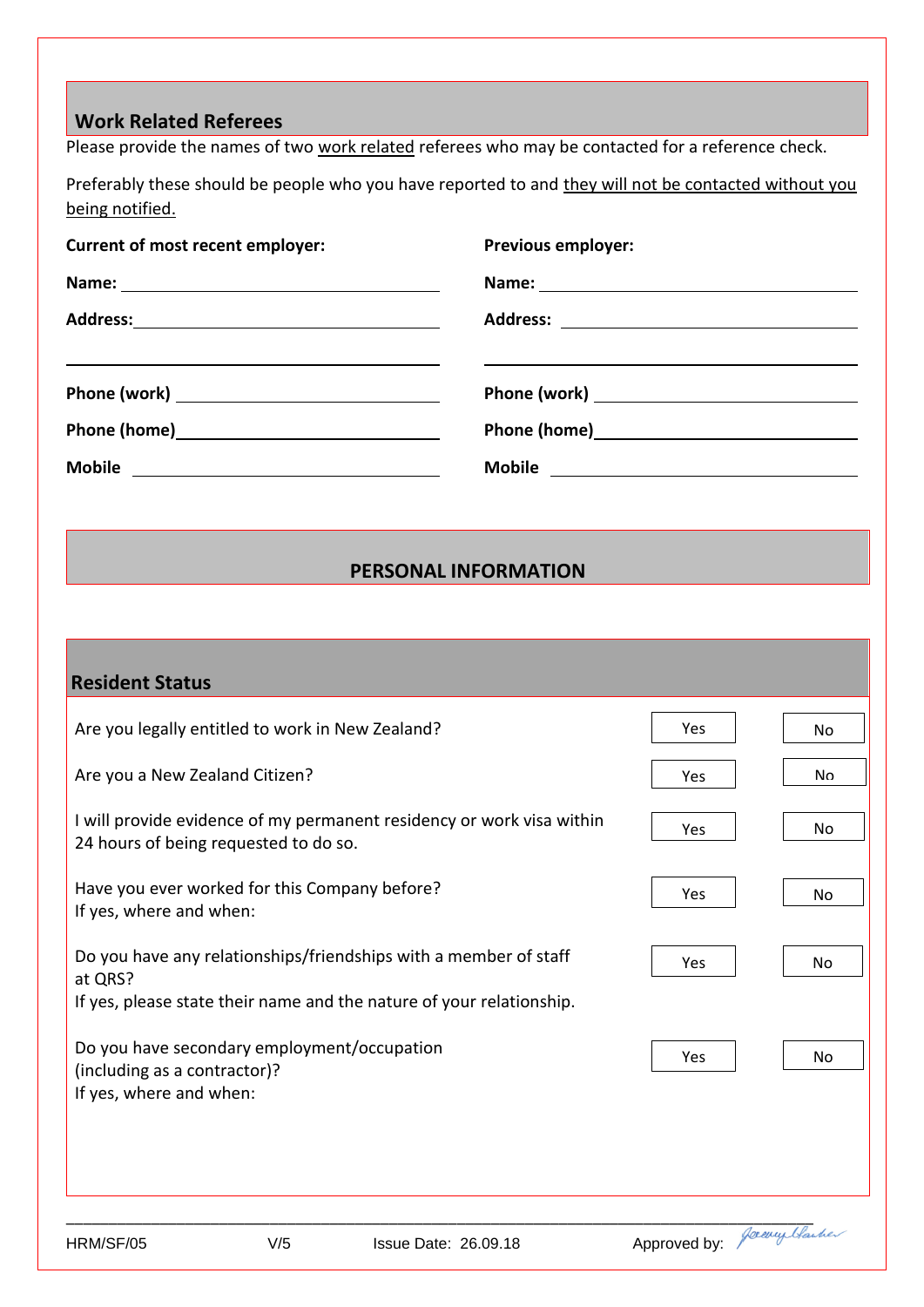# **DRIVING LICENSE DETAILS/HISTORY**

| Driver License Number:                                                                                 |  |                 |  |                                | License Version Number: |      |    |
|--------------------------------------------------------------------------------------------------------|--|-----------------|--|--------------------------------|-------------------------|------|----|
| (Please attach a copy of your drivers license)                                                         |  |                 |  |                                |                         |      |    |
| Class 1 Class License 4500kg or less                                                                   |  |                 |  | Learner                        | Restricted              | Full |    |
| Class 2 Medium Rigid Vehicles 15001kg or less                                                          |  |                 |  | Learner                        |                         | Full |    |
| Class 3 Medium Combinations 25001kgs or less                                                           |  |                 |  | Learner                        |                         | Full |    |
| Class 4 Heavy Rigid Vehicles 15000kg or more                                                           |  |                 |  | Learner                        |                         | Full |    |
| Class 5 Heavy Combinations 15000kg or more                                                             |  |                 |  | Learner                        |                         | Full |    |
|                                                                                                        |  |                 |  |                                |                         |      |    |
| <b>Endorsements</b>                                                                                    |  |                 |  |                                |                         |      |    |
| W Wheels                                                                                               |  | <b>T Tracks</b> |  | R Rollers                      |                         |      |    |
| D Dangerous Goods                                                                                      |  | F Forklift      |  | Forklift OSH Cert Expiry Date: |                         |      |    |
|                                                                                                        |  |                 |  |                                |                         |      |    |
| Please indicate the years and level of experience you have, in operating the following vehicles and/or |  |                 |  |                                |                         |      |    |
| machines.                                                                                              |  |                 |  |                                |                         |      |    |
| Digger:                                                                                                |  |                 |  |                                |                         |      |    |
| Grader:                                                                                                |  |                 |  |                                |                         |      |    |
| Loader:                                                                                                |  |                 |  |                                |                         |      |    |
| Roller:                                                                                                |  |                 |  |                                |                         |      |    |
| Tractor:                                                                                               |  |                 |  |                                |                         |      |    |
| Truck:                                                                                                 |  |                 |  |                                |                         |      |    |
| Truck and Trailer:                                                                                     |  |                 |  |                                |                         |      |    |
| Transporter:                                                                                           |  |                 |  |                                |                         |      |    |
| Other:                                                                                                 |  |                 |  |                                |                         |      |    |
| (please specify)                                                                                       |  |                 |  |                                |                         |      |    |
| In the past five years, has your drivers license at any time been cancelled or suspended?              |  |                 |  |                                |                         |      |    |
| If yes, please detail.                                                                                 |  |                 |  |                                | Yes                     |      | No |
| Details:                                                                                               |  |                 |  |                                |                         |      |    |
| Have you ever incurred any speeding fines or other traffic infringements in the past three years?      |  |                 |  |                                |                         |      |    |
| If yes, please detail.                                                                                 |  |                 |  |                                | Yes                     |      | No |
| Details:                                                                                               |  |                 |  |                                |                         |      |    |
| Have you ever been involved in any vehicle crashes in the past three years?                            |  |                 |  |                                |                         |      |    |
| If yes, please detail.                                                                                 |  |                 |  |                                | Yes                     |      | No |
| Details:                                                                                               |  |                 |  |                                |                         |      |    |
| Have you ever been disqualified from driving?                                                          |  |                 |  |                                |                         |      |    |
| If yes, please detail.<br>Yes<br>No                                                                    |  |                 |  |                                |                         |      |    |
| Details:                                                                                               |  |                 |  |                                |                         |      |    |
| Do you consent to authorise the Company to check the status of your drivers license?                   |  |                 |  |                                |                         |      |    |
|                                                                                                        |  |                 |  |                                | Yes                     |      | No |
|                                                                                                        |  |                 |  |                                |                         |      |    |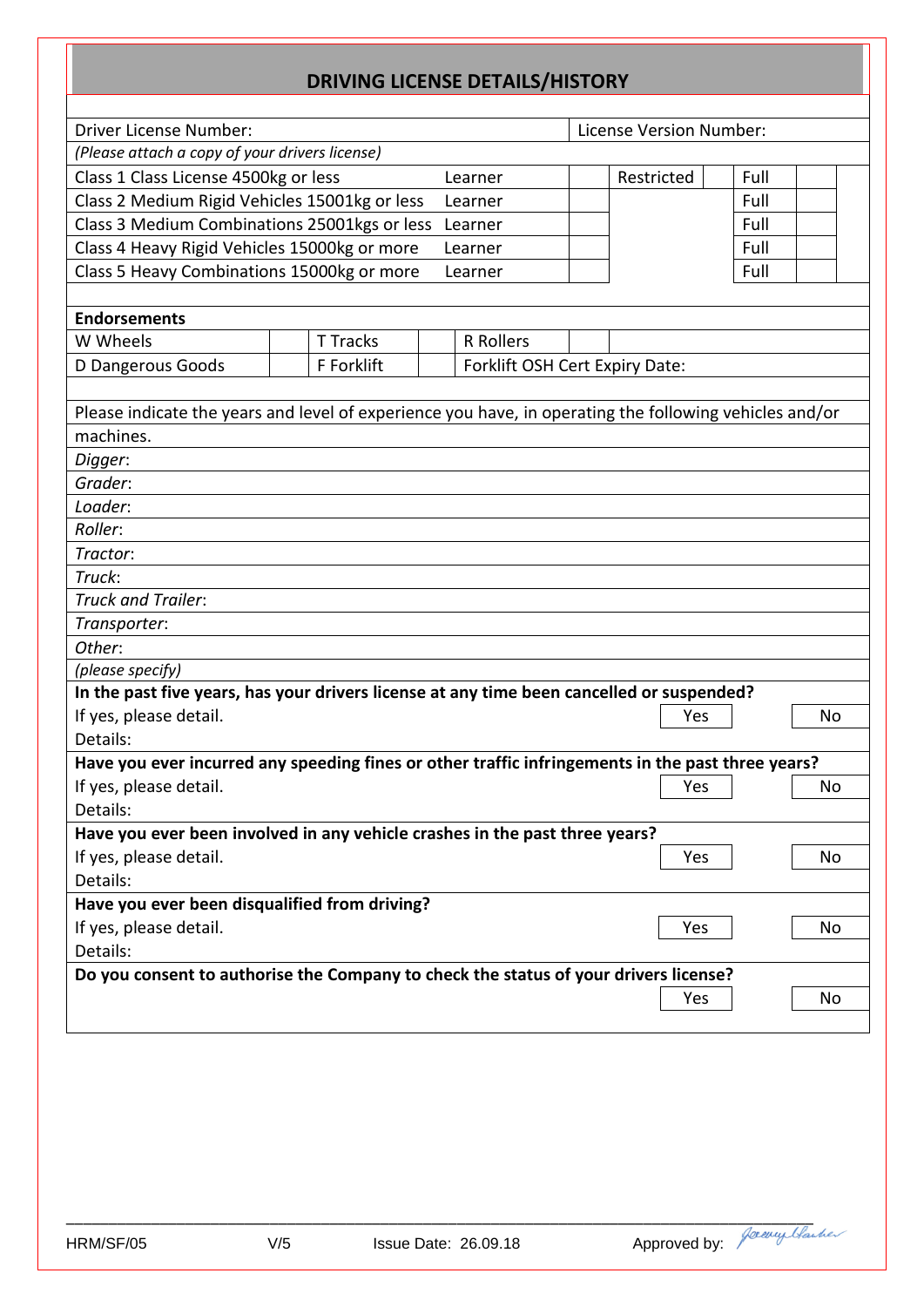| <b>Medical</b>                                      |          |                                                                                                        |              |                |
|-----------------------------------------------------|----------|--------------------------------------------------------------------------------------------------------|--------------|----------------|
| Do you smoke?                                       |          |                                                                                                        | Yes          | No             |
|                                                     |          | Do you agree to undergo a pre-employment medical and drugs                                             |              |                |
| test?                                               |          |                                                                                                        | Yes          | No             |
|                                                     |          | Are you allergic to, or have any sensitivity to any substances or                                      |              |                |
| chemicals?                                          |          |                                                                                                        | Yes          | No             |
| Do you require corrective lenses or contact lenses? |          |                                                                                                        | Yes          | No             |
| In you past employment have you been exposed to:    |          |                                                                                                        |              |                |
| Noise:                                              |          |                                                                                                        | Yes          | No             |
| Asbestos:                                           |          |                                                                                                        | Yes          | No             |
| <b>Heavy Metals:</b>                                |          |                                                                                                        | Yes          | No             |
| Skin Irritants:                                     |          |                                                                                                        | Yes          | No             |
| <b>Infectious Material:</b>                         |          |                                                                                                        | Yes          | No             |
|                                                     |          |                                                                                                        |              |                |
|                                                     |          | Do you have/have you had any injury or medical condition caused by gradual process, disease or         |              |                |
|                                                     |          | infection that may affect your ability to carry out the functions and responsibilities of the position |              |                |
|                                                     |          | applied for or impact on the Company, its business or staff?                                           |              |                |
|                                                     |          |                                                                                                        | Yes          | No             |
| If yes, please provide details:                     |          |                                                                                                        |              |                |
|                                                     |          | How many days absence due to sickness have you claimed in the last 12 months of employment?            |              |                |
| (please circle)<br>$3 - 5$                          |          |                                                                                                        |              |                |
| $0 - 2$                                             | $6 - 10$ | $11 - 15$<br>$16 - 20$<br>over 20 days                                                                 |              |                |
|                                                     |          | Have you claimed accident compensation in the last 12 months?                                          | Yes          | No             |
| If yes, please give details:                        |          |                                                                                                        |              |                |
|                                                     |          | Has your work ever been affected by stress or mental health problems                                   | Yes          | No             |
| (eg. Depression, anxiety?)                          |          |                                                                                                        |              |                |
| If yes, please give details:                        |          |                                                                                                        |              |                |
|                                                     |          |                                                                                                        |              |                |
|                                                     |          | Has your use of alcohol and/or drugs ever affected your work performance?                              |              |                |
|                                                     |          |                                                                                                        | Yes          | No             |
| If yes, please give details:                        |          |                                                                                                        |              |                |
|                                                     |          |                                                                                                        |              |                |
|                                                     |          | Has your work ever suffered from long term fatigue or tiredness?                                       | Yes          | No             |
| If yes, please give details:                        |          |                                                                                                        |              |                |
|                                                     |          |                                                                                                        |              |                |
|                                                     |          |                                                                                                        |              |                |
|                                                     |          | Do you have any other condition which may affect your ability to effectively                           |              |                |
|                                                     |          | carry out the functions and responsibilities of the position applied for?                              | Yes          | No             |
| If yes, please give details:                        |          |                                                                                                        |              |                |
|                                                     |          |                                                                                                        |              |                |
|                                                     |          |                                                                                                        |              |                |
|                                                     |          |                                                                                                        |              |                |
|                                                     |          |                                                                                                        |              |                |
|                                                     |          |                                                                                                        |              |                |
|                                                     |          |                                                                                                        |              |                |
|                                                     |          |                                                                                                        |              |                |
|                                                     |          |                                                                                                        |              | Josephy Hauber |
| HRM/SF/05                                           | V/5      | <b>Issue Date: 26.09.18</b>                                                                            | Approved by: |                |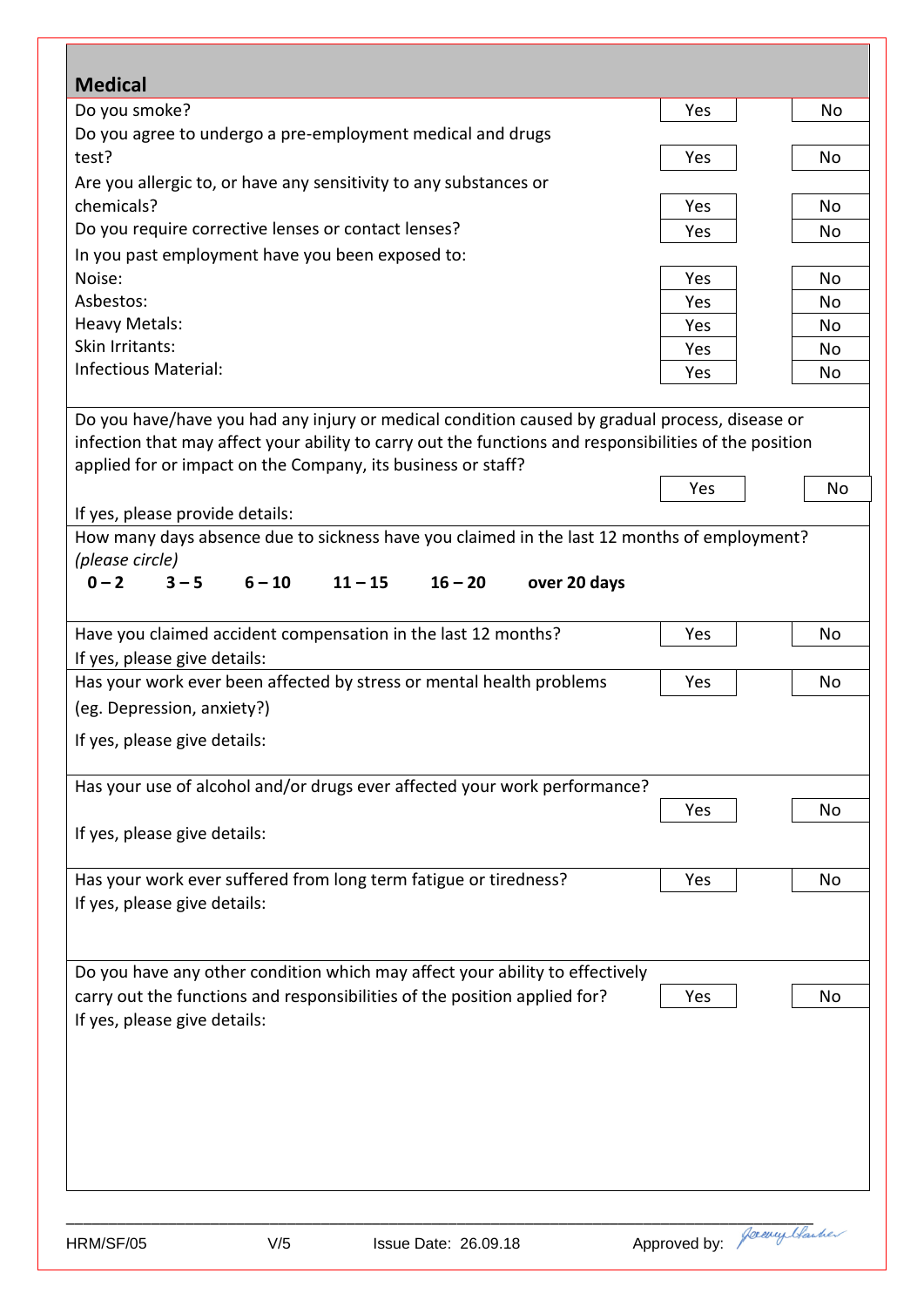| Do you have a criminal record? (you should consider the effect of the Criminal Records (clean slate) Act<br>before answering this question. You can obtain free information on this from the Department of<br>Labour 0800 209 020)<br>Yes<br>No<br>Are you awaiting the hearing of charges in a criminal court of law?<br>Yes<br>No<br>Do you consent to authorise a criminal record check?<br>Yes<br>No<br>Are you an existing member of Kiwisaver?<br>Yes<br>No<br>If you are a member of Kiwisaver, are you on a contributions<br>Yes<br>No<br>holiday?<br>Yes<br>No<br>Yes<br>No<br>Yes<br>No<br>Yes<br>No<br>Yes<br>No<br>Yes<br>No<br>No<br>Yes<br>No<br>Yes<br>Josevey Hawher<br>Approved by:<br>HRM/SF/05<br>V/5<br><b>Issue Date: 26.09.18</b> | <b>General</b>                                                                                                                                                                                                            |  |
|---------------------------------------------------------------------------------------------------------------------------------------------------------------------------------------------------------------------------------------------------------------------------------------------------------------------------------------------------------------------------------------------------------------------------------------------------------------------------------------------------------------------------------------------------------------------------------------------------------------------------------------------------------------------------------------------------------------------------------------------------------|---------------------------------------------------------------------------------------------------------------------------------------------------------------------------------------------------------------------------|--|
|                                                                                                                                                                                                                                                                                                                                                                                                                                                                                                                                                                                                                                                                                                                                                         |                                                                                                                                                                                                                           |  |
|                                                                                                                                                                                                                                                                                                                                                                                                                                                                                                                                                                                                                                                                                                                                                         |                                                                                                                                                                                                                           |  |
|                                                                                                                                                                                                                                                                                                                                                                                                                                                                                                                                                                                                                                                                                                                                                         |                                                                                                                                                                                                                           |  |
|                                                                                                                                                                                                                                                                                                                                                                                                                                                                                                                                                                                                                                                                                                                                                         |                                                                                                                                                                                                                           |  |
|                                                                                                                                                                                                                                                                                                                                                                                                                                                                                                                                                                                                                                                                                                                                                         |                                                                                                                                                                                                                           |  |
|                                                                                                                                                                                                                                                                                                                                                                                                                                                                                                                                                                                                                                                                                                                                                         |                                                                                                                                                                                                                           |  |
|                                                                                                                                                                                                                                                                                                                                                                                                                                                                                                                                                                                                                                                                                                                                                         |                                                                                                                                                                                                                           |  |
|                                                                                                                                                                                                                                                                                                                                                                                                                                                                                                                                                                                                                                                                                                                                                         |                                                                                                                                                                                                                           |  |
|                                                                                                                                                                                                                                                                                                                                                                                                                                                                                                                                                                                                                                                                                                                                                         |                                                                                                                                                                                                                           |  |
|                                                                                                                                                                                                                                                                                                                                                                                                                                                                                                                                                                                                                                                                                                                                                         | If yes, please give details e.g. expiry date of holiday                                                                                                                                                                   |  |
|                                                                                                                                                                                                                                                                                                                                                                                                                                                                                                                                                                                                                                                                                                                                                         |                                                                                                                                                                                                                           |  |
|                                                                                                                                                                                                                                                                                                                                                                                                                                                                                                                                                                                                                                                                                                                                                         | Are you a member of a territorial force, volunteer fire brigade or                                                                                                                                                        |  |
|                                                                                                                                                                                                                                                                                                                                                                                                                                                                                                                                                                                                                                                                                                                                                         | Search and Rescue?                                                                                                                                                                                                        |  |
|                                                                                                                                                                                                                                                                                                                                                                                                                                                                                                                                                                                                                                                                                                                                                         | Are you prepared to work overtime?                                                                                                                                                                                        |  |
|                                                                                                                                                                                                                                                                                                                                                                                                                                                                                                                                                                                                                                                                                                                                                         | Are you prepared to work after hours?                                                                                                                                                                                     |  |
|                                                                                                                                                                                                                                                                                                                                                                                                                                                                                                                                                                                                                                                                                                                                                         | Are you prepared to work weekends?                                                                                                                                                                                        |  |
|                                                                                                                                                                                                                                                                                                                                                                                                                                                                                                                                                                                                                                                                                                                                                         | Are you prepared to work shifts?                                                                                                                                                                                          |  |
|                                                                                                                                                                                                                                                                                                                                                                                                                                                                                                                                                                                                                                                                                                                                                         |                                                                                                                                                                                                                           |  |
|                                                                                                                                                                                                                                                                                                                                                                                                                                                                                                                                                                                                                                                                                                                                                         | Have you ever been dismissed from your employment?                                                                                                                                                                        |  |
|                                                                                                                                                                                                                                                                                                                                                                                                                                                                                                                                                                                                                                                                                                                                                         | If yes, please give details.                                                                                                                                                                                              |  |
|                                                                                                                                                                                                                                                                                                                                                                                                                                                                                                                                                                                                                                                                                                                                                         | Do you consent to the Company retaining the information contained in this<br>application form for the purposes of considering your suitability for any<br>other position which may arise with this Company in the future? |  |
|                                                                                                                                                                                                                                                                                                                                                                                                                                                                                                                                                                                                                                                                                                                                                         | Is there any other information you believe is relevant to your application?                                                                                                                                               |  |
|                                                                                                                                                                                                                                                                                                                                                                                                                                                                                                                                                                                                                                                                                                                                                         | If yes, please give details:                                                                                                                                                                                              |  |
|                                                                                                                                                                                                                                                                                                                                                                                                                                                                                                                                                                                                                                                                                                                                                         |                                                                                                                                                                                                                           |  |
|                                                                                                                                                                                                                                                                                                                                                                                                                                                                                                                                                                                                                                                                                                                                                         |                                                                                                                                                                                                                           |  |
|                                                                                                                                                                                                                                                                                                                                                                                                                                                                                                                                                                                                                                                                                                                                                         |                                                                                                                                                                                                                           |  |
|                                                                                                                                                                                                                                                                                                                                                                                                                                                                                                                                                                                                                                                                                                                                                         |                                                                                                                                                                                                                           |  |
|                                                                                                                                                                                                                                                                                                                                                                                                                                                                                                                                                                                                                                                                                                                                                         |                                                                                                                                                                                                                           |  |
|                                                                                                                                                                                                                                                                                                                                                                                                                                                                                                                                                                                                                                                                                                                                                         |                                                                                                                                                                                                                           |  |
|                                                                                                                                                                                                                                                                                                                                                                                                                                                                                                                                                                                                                                                                                                                                                         |                                                                                                                                                                                                                           |  |
|                                                                                                                                                                                                                                                                                                                                                                                                                                                                                                                                                                                                                                                                                                                                                         |                                                                                                                                                                                                                           |  |
|                                                                                                                                                                                                                                                                                                                                                                                                                                                                                                                                                                                                                                                                                                                                                         |                                                                                                                                                                                                                           |  |

г